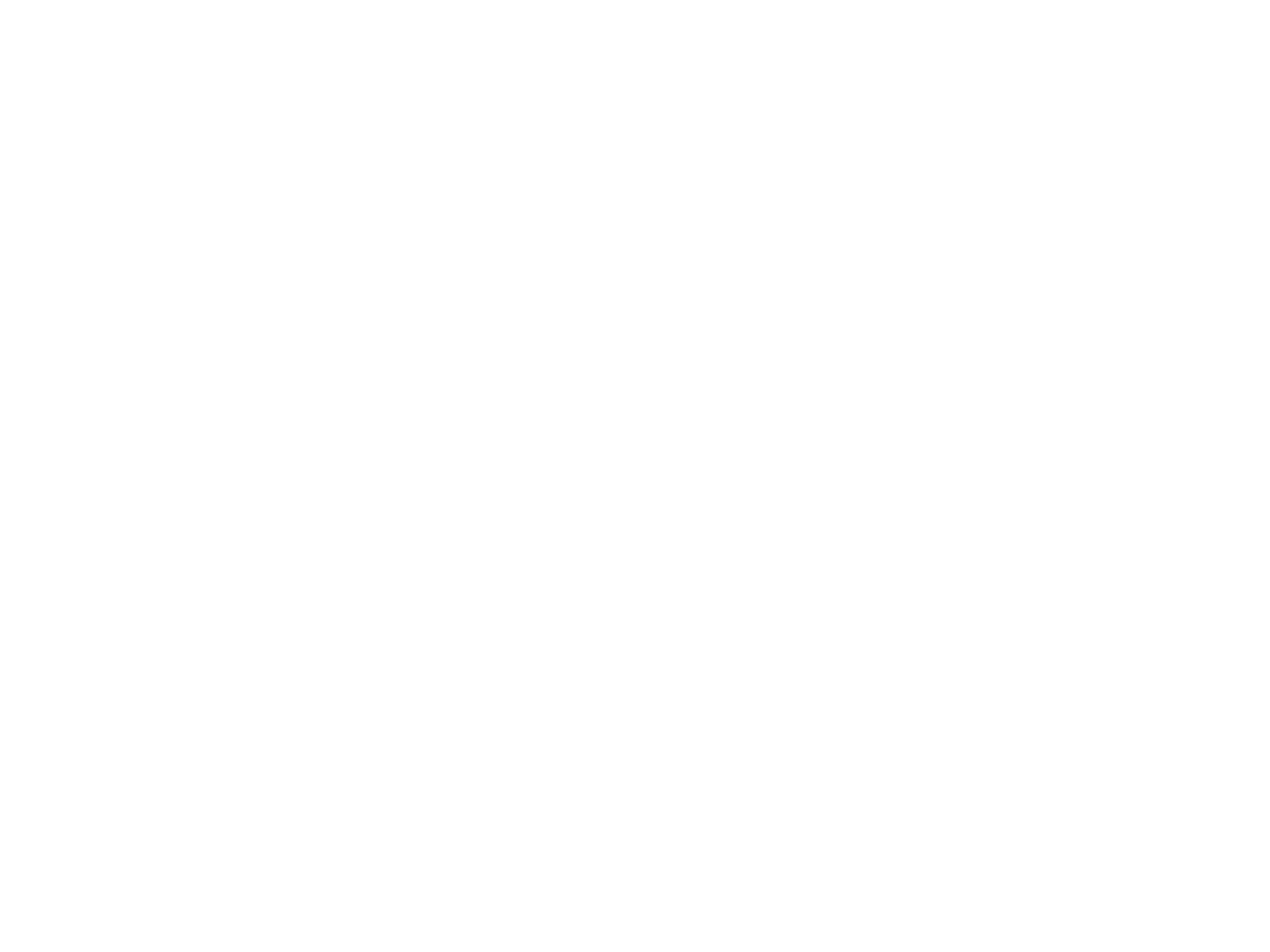### **Migration process: what we need**

- Complete importation of bibliographic records
- 600+ patron records
- Circulation records
- Serials holdings
- OPAC design
- Server maintenance



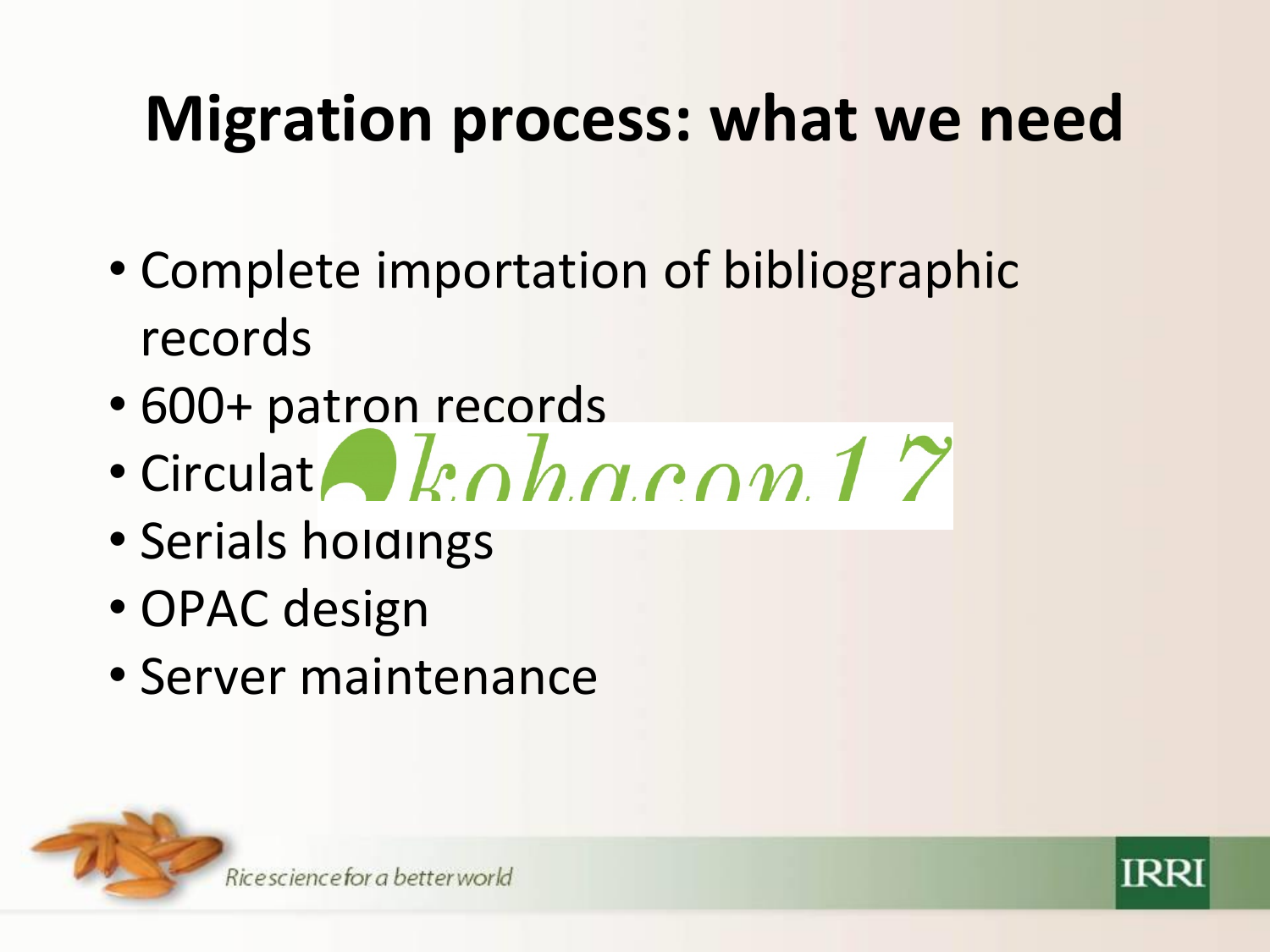# **Timeline**

- March 2015 Contract signed with OLS
- Mar 31-May 2015
	- –Access was granted to OLS to access the Millennium server
	- –Exportation of catalog records
	- –Data verification
	- –Patron export
	- –Circulation records



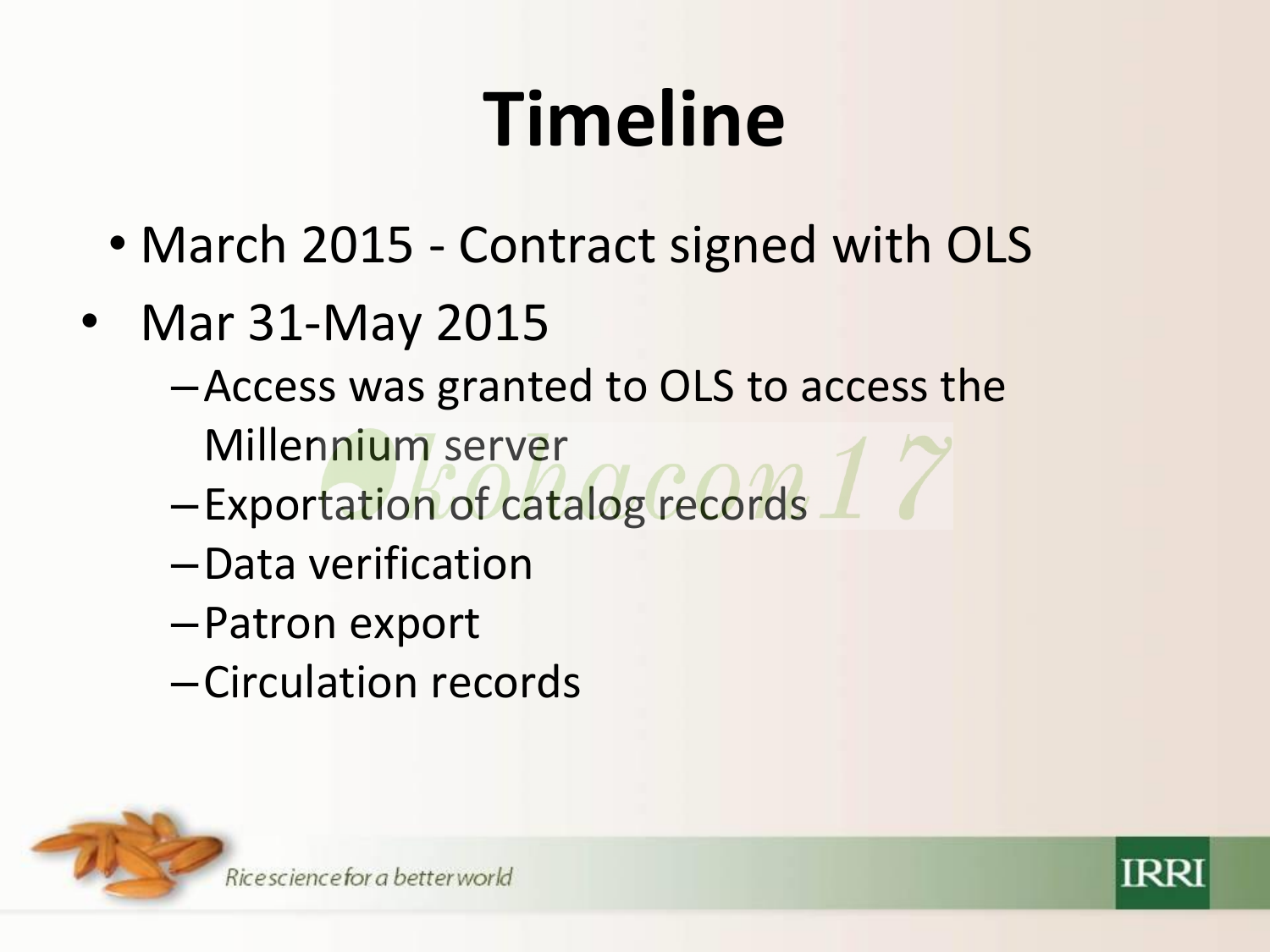# **Timeline**

- May 15-31, 2015
	- –Importation of catalog, patron and circulation records
- June 1-30, 2015 –Opac customization
	- –Data verification (patron, circulation)
	- –Staff Training
	- –Live testing
	- –Cloud server



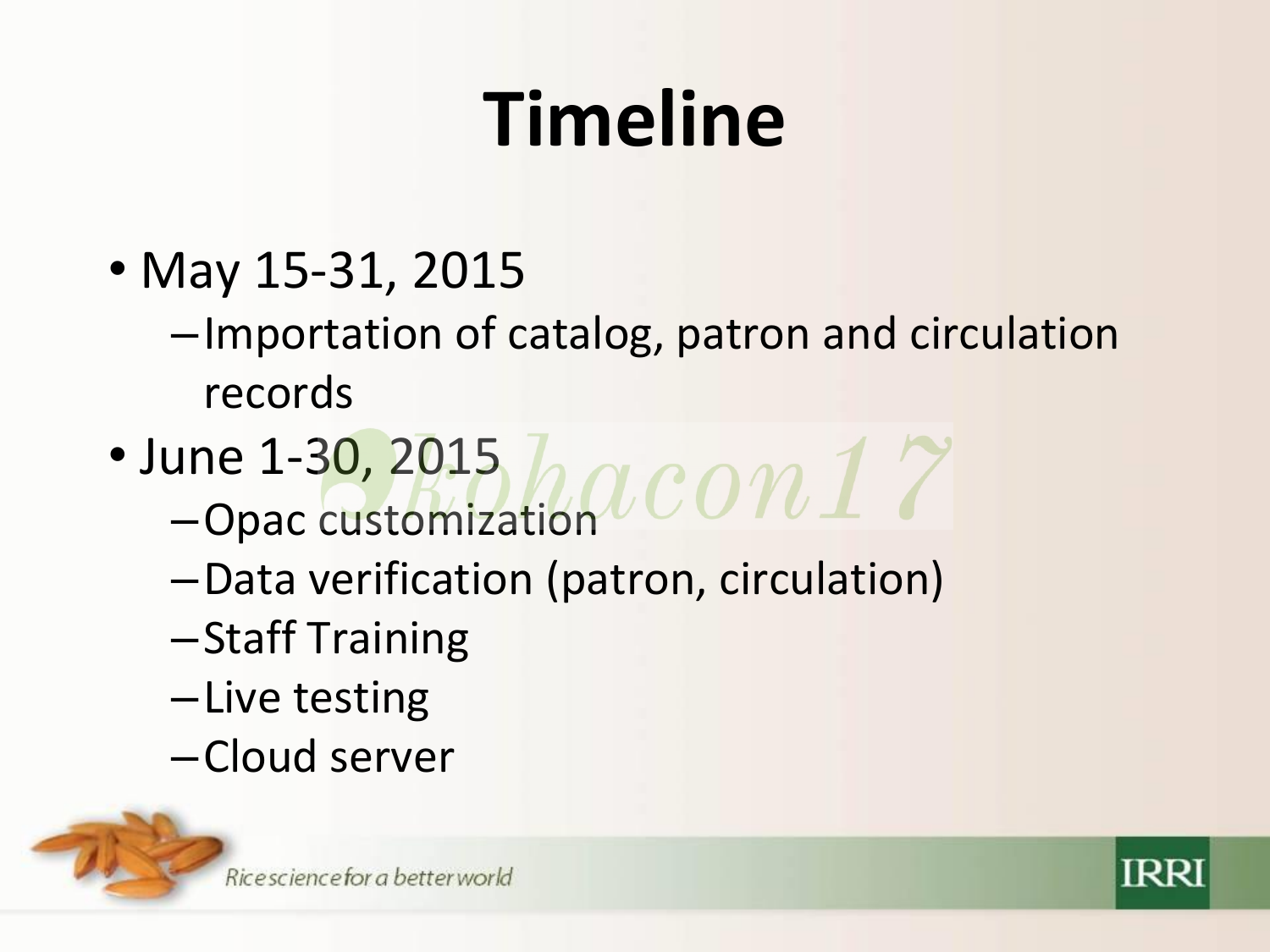## **Break the System**

Are items checking out correctly? Are MARC records looking good? Are there items missing? Is the OPAC working? LCON 1 Is it fast? Do we optimize? How about Z39.50?



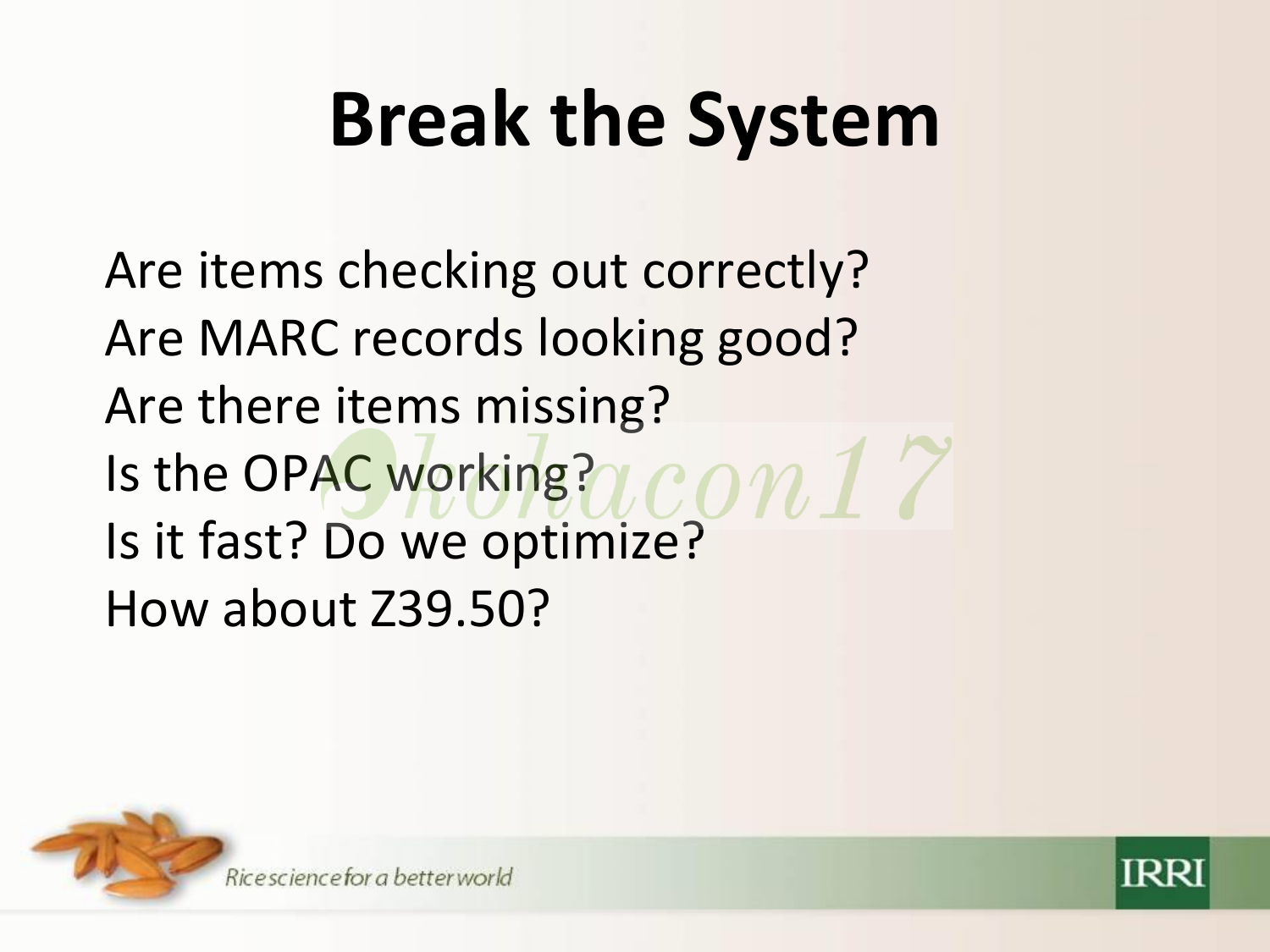### **New Library System**

- August 2015
	- –The new library website and catalog was finally launched
	- –New and old library website and catalog worked side by side in 3 months  $OP$
- January 2016
	- –Millennium shutdown



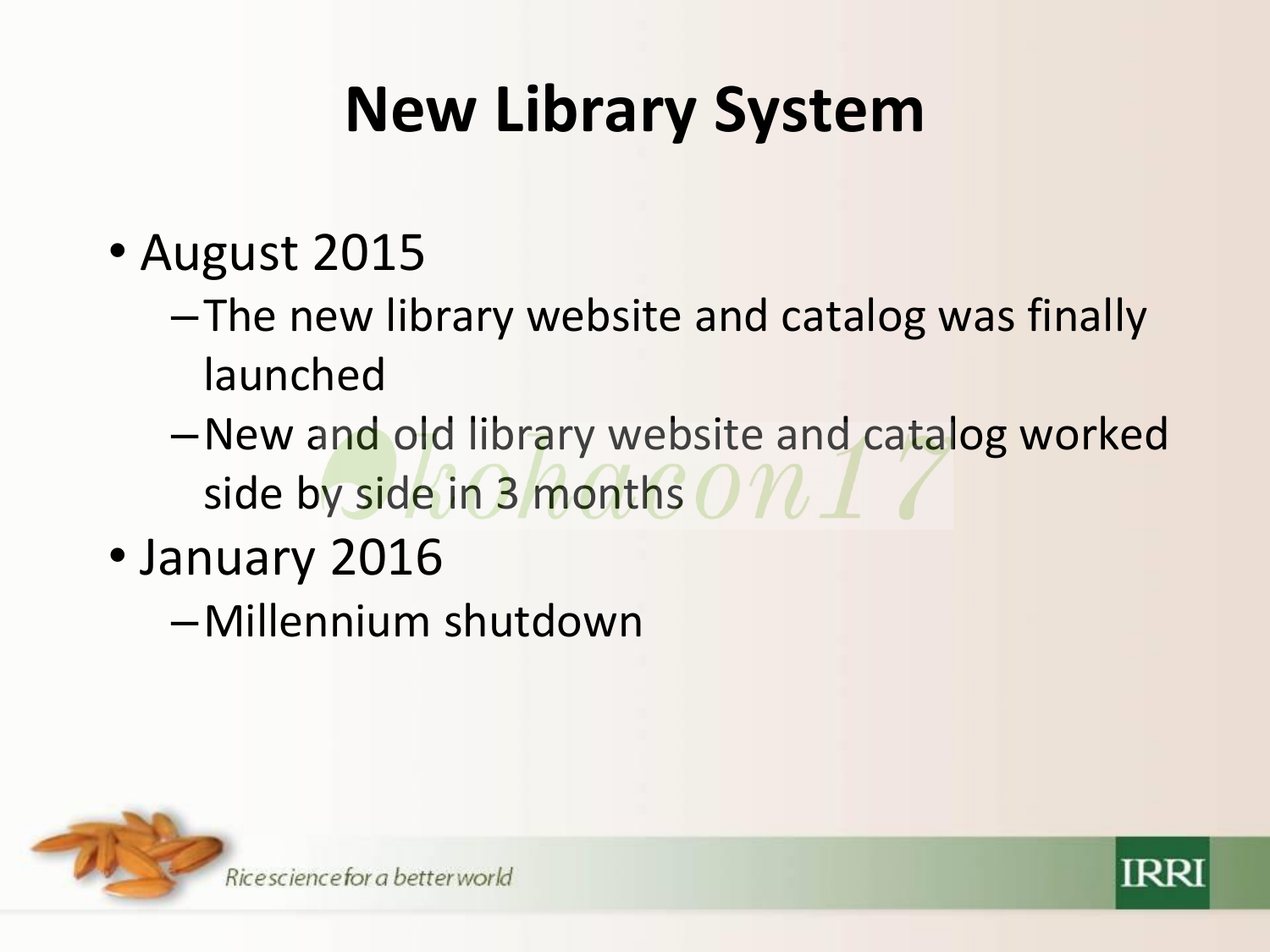#### **Post Koha Implementation**

- Google authentication activation
- Enable OAI-PMH server
- Fix other variable fields (date, hyperlinks, sorting issues, parameters/framework)
- System optimization  $\mathcal{CON}$
- Integration with google repository
- Continuous fine tuning of records
- Importing/exporting training for staff needs to be enhanced



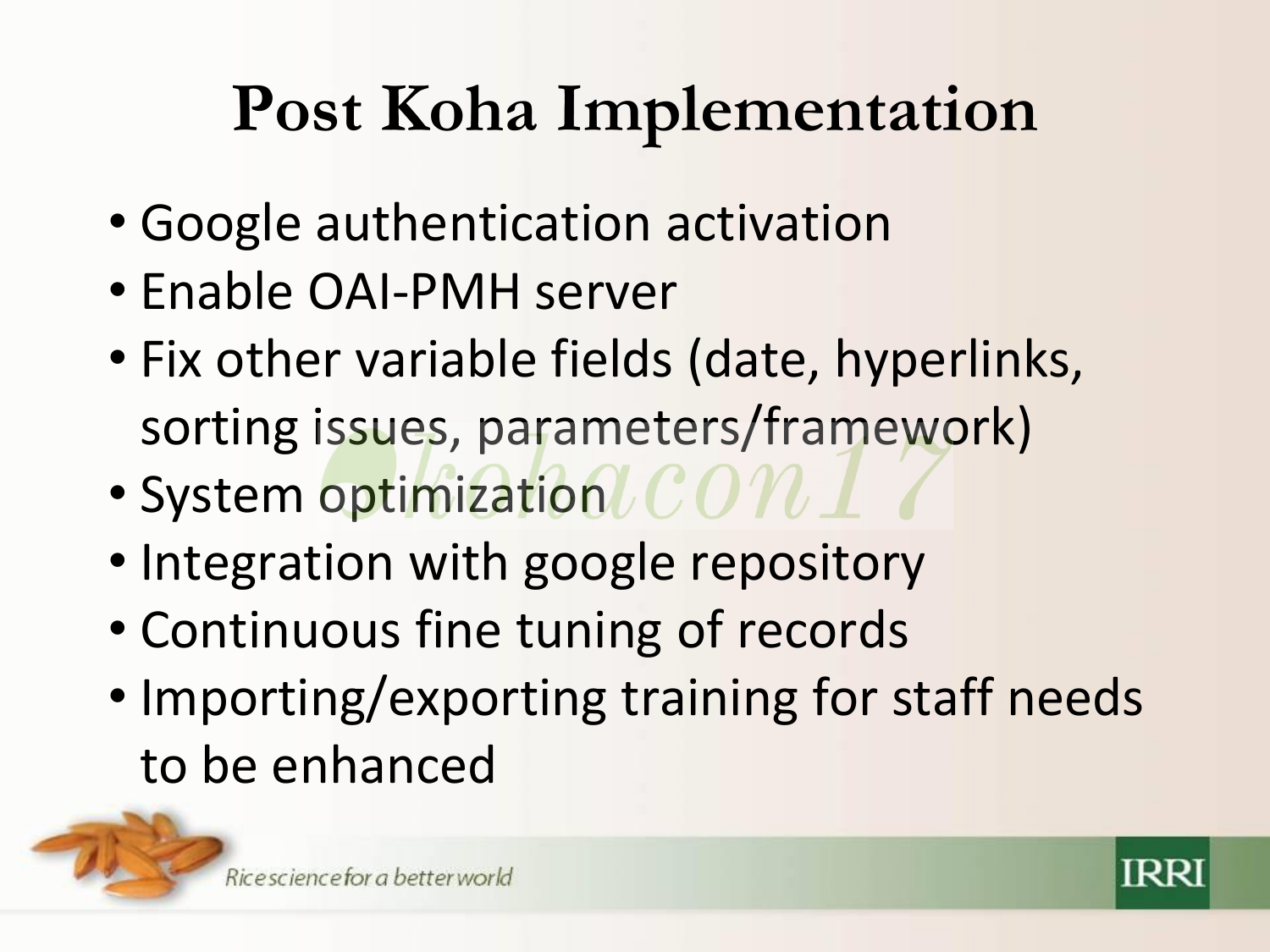### **Conclusion**

- Embrace change
- Any millennium libraries can be a Koha library
- Expect metadata modification along the way
- Staff skills highly trained (e.g. SQL)
- Huge savings